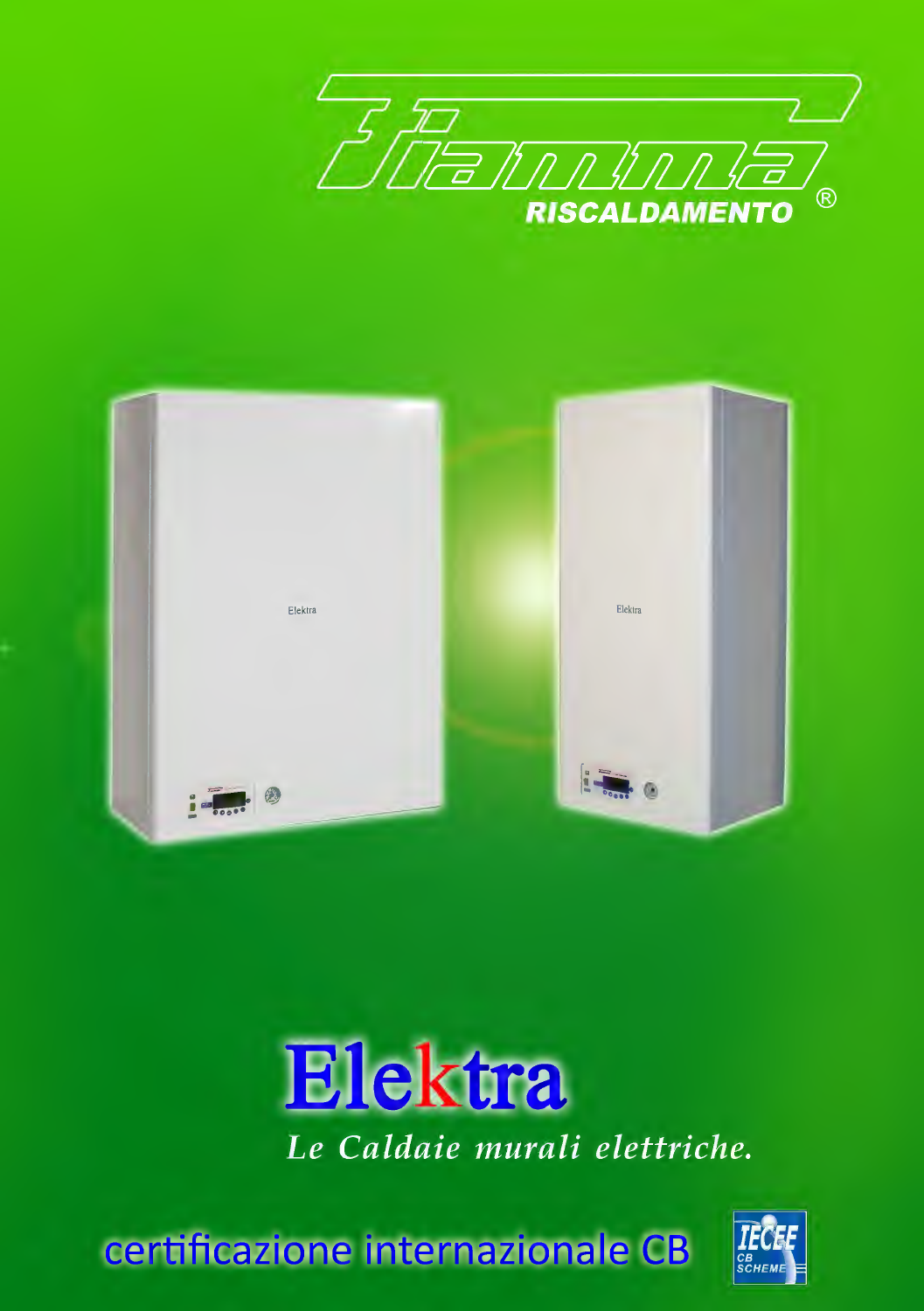

l

| IEC SYSTEM FOR MUTUAL RECOGNITION OF TEST CERTIFICATES<br>FOR ELECTRICAL EQUIPMENT (IECEE) CB SCHEME                                                                                |                                                                            | SYSTEME CEI D'ACCEPTATION MUTUELLE DE CERTIFICATS D'ESSAIS<br>DES EQUIPEMENTS ELECTRIQUES (IECEE) METHODE OC      |  |
|-------------------------------------------------------------------------------------------------------------------------------------------------------------------------------------|----------------------------------------------------------------------------|-------------------------------------------------------------------------------------------------------------------|--|
| <b>CB TEST CERTIFICATE</b>                                                                                                                                                          |                                                                            | <b>CERTIFICAT D'ESSAI OC</b>                                                                                      |  |
| Product<br><b>Produit</b>                                                                                                                                                           |                                                                            | <b>ELECTRIC WATER HEATER</b>                                                                                      |  |
| Name and address of the Applicant<br>Nom et adresse du demandeur                                                                                                                    | <b>FIAMMA GIRO SRL</b><br>VIA L. LANDUCCI 2/B<br>51100 PISTOIA PT<br>Italy |                                                                                                                   |  |
| Name and address of the manufacturer<br>Nom et adresse du fabricant                                                                                                                 | <b>FIAMMA GIRO SRL</b><br>VIA L. LANDUCCI 2/B<br>51100 PISTOIA PT<br>Italy |                                                                                                                   |  |
| Name and address of the factory<br>Nom et adresse de l'usine                                                                                                                        | <b>FIAMMA GIRO SRL</b><br><b>VIA PADRE BETTINI 19</b><br>Italy             | 37049 VILLA BARTOLOMEA VR                                                                                         |  |
| Rating and principal characteristics<br>Valeurs nominales et caractéristiques principales                                                                                           |                                                                            | 230-240 V~ or 400-415 V 3N~ - 50 Hz - IPX1 - 0.25 MPa (heating) - 0.6 MPa<br>(sanitary) (see also on Test Report) |  |
| Trademark (if any)<br>Marque de fabrique (si elle existe)                                                                                                                           | F                                                                          |                                                                                                                   |  |
| Type of manufacturer's Testing Laboratories used<br>Type de programme de laboratoire d'essais constructeur                                                                          | Fiamma                                                                     |                                                                                                                   |  |
| Model / Type Ref.<br>Réf. de type                                                                                                                                                   |                                                                            | ELEKTRA  - for models' description, see on pages 110 and 111 of Test Report                                       |  |
| Additional information (if necessary may also be reported on<br>page 2)<br>Les informations complémentaires (si nécessaire, peuvent être<br>indiquées sur la 2ème page)             |                                                                            |                                                                                                                   |  |
| A sample of product was tested and found to be in conformity<br>with IEC<br>Un échantillon de ce produit a été essayé et été considéré<br>conforme à la CEI                         | 60335-1(ed.5);am1<br>60335-2-21(ed.6)                                      |                                                                                                                   |  |
| National differences / Comments<br>Les différences nationales / Commentaires                                                                                                        | <b>EU Group Differences</b>                                                |                                                                                                                   |  |
| As shown in the test report Ref. No. which forms part of this<br>certificate<br>Comme indiqué dans le rapport d'essais numéro de référence<br>qui constitue partie de ce certificat | AG14S0228076-01                                                            |                                                                                                                   |  |
| This CB Test Certificate is issued by the National Certification Body:                                                                                                              |                                                                            | Ce Certificat d'essai OC est établi par l'Organisme National de Certification                                     |  |

IMQ S.p.A. Via Quintiliano 43 1-20138 Milano, ltaly



Date: 2016-03-14 Signature: Mauro Casari

page 1 of 1

cosign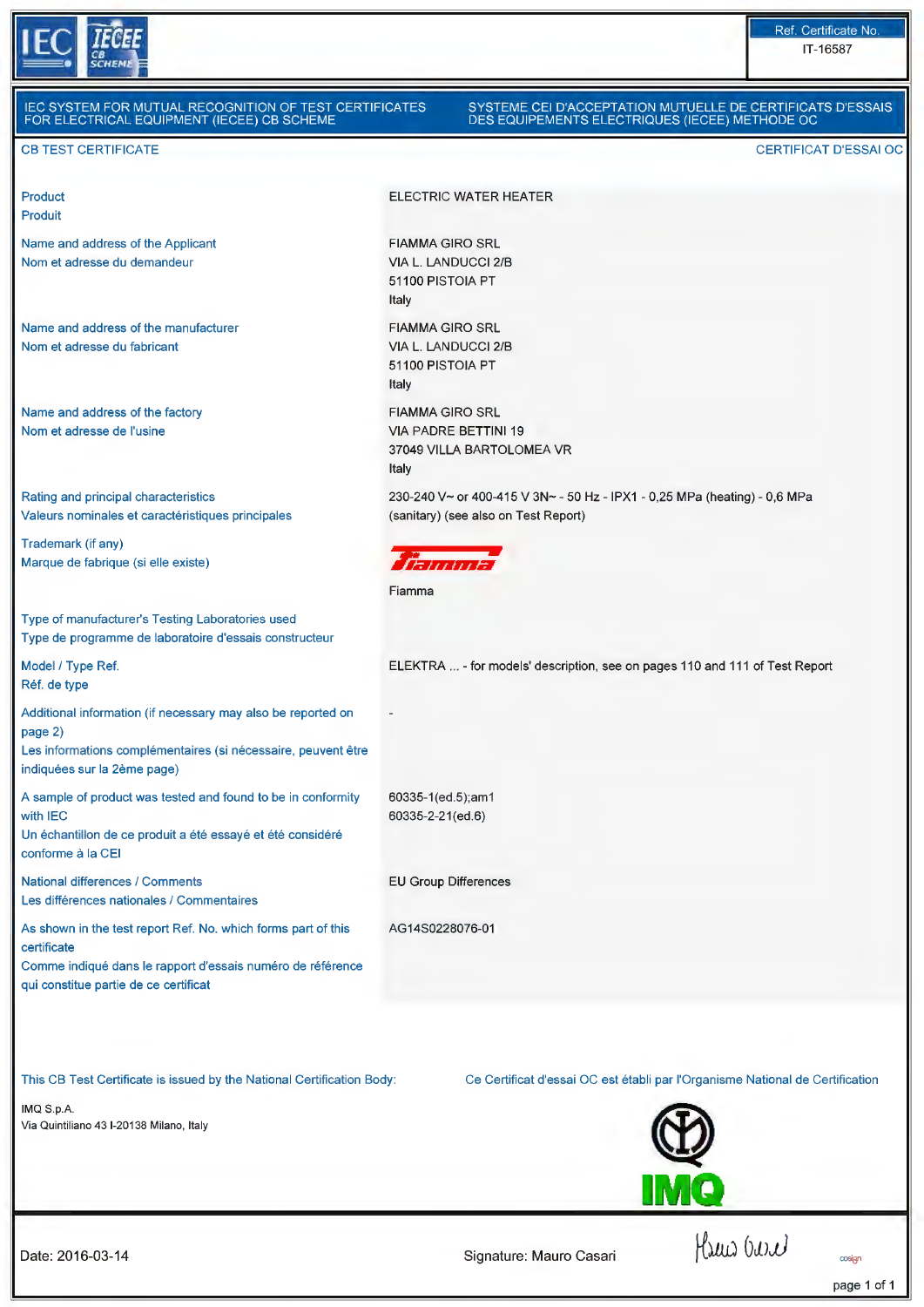

Test Report issued under the responsibility of:



## **TEST REPORT** IEC 60335-2-21 Safety of household and similar electrical appliances Part 2: Particular requirements for water heaters

| <b>Report Number:</b>                                      | AG14S0228076-01                                                               |
|------------------------------------------------------------|-------------------------------------------------------------------------------|
|                                                            | 2016/03/02                                                                    |
| Total number of pages                                      | 119                                                                           |
| <b>Name of Testing Laboratory</b><br>preparing the Report: | IMQprimacontrol S.r.l.                                                        |
|                                                            |                                                                               |
|                                                            |                                                                               |
| <b>Test specification:</b>                                 |                                                                               |
|                                                            | 60335-1:2010 (Fifth Edition) incl. Corr. 1:2010 and Corr. 2:2011 +<br>A1:2013 |
|                                                            |                                                                               |
| Non-standard test method :                                 | N/A                                                                           |
| Test Report Form No. : IEC60335_2_21G                      |                                                                               |
| Test Report Form(s) Originator  :                          | LCIE                                                                          |
|                                                            |                                                                               |
|                                                            |                                                                               |

## Copyright© 2014 IEC System of Conformity Assessment Schemes for Electrotechnical Equipment and Components (IECEE System). Ali rights reserved.

This publication may be reproduced in whole or in part for non-commercial purposes as long as the IECEE is acknowledged as copyright owner and source of the material. IECEE takes no responsibility for and will not assume liability for damages resulting from the reader's interpretation of the reproduced material due to its placement and context.

lf this Test Report Form is used by non-IECEE members, the IECEE/IEC logo and the reference to the CB Scheme procedure shall be removed.

This report is not valid as a CB Test Report unless signed by an approved CB Testing Laboratory and appended to a CB Test Certificate issued by an NCB in accordance with IECEE 02.

## Generai disclaimer:

The test results presented in this report relate only to the object tested.

This report shall not be reproduced, except in full, without the written approvai of the lssuing CB Testing Laboratory. The authenticity of this Test Report and its contents can be verified by contacting the NCB, responsible for this Test Report.